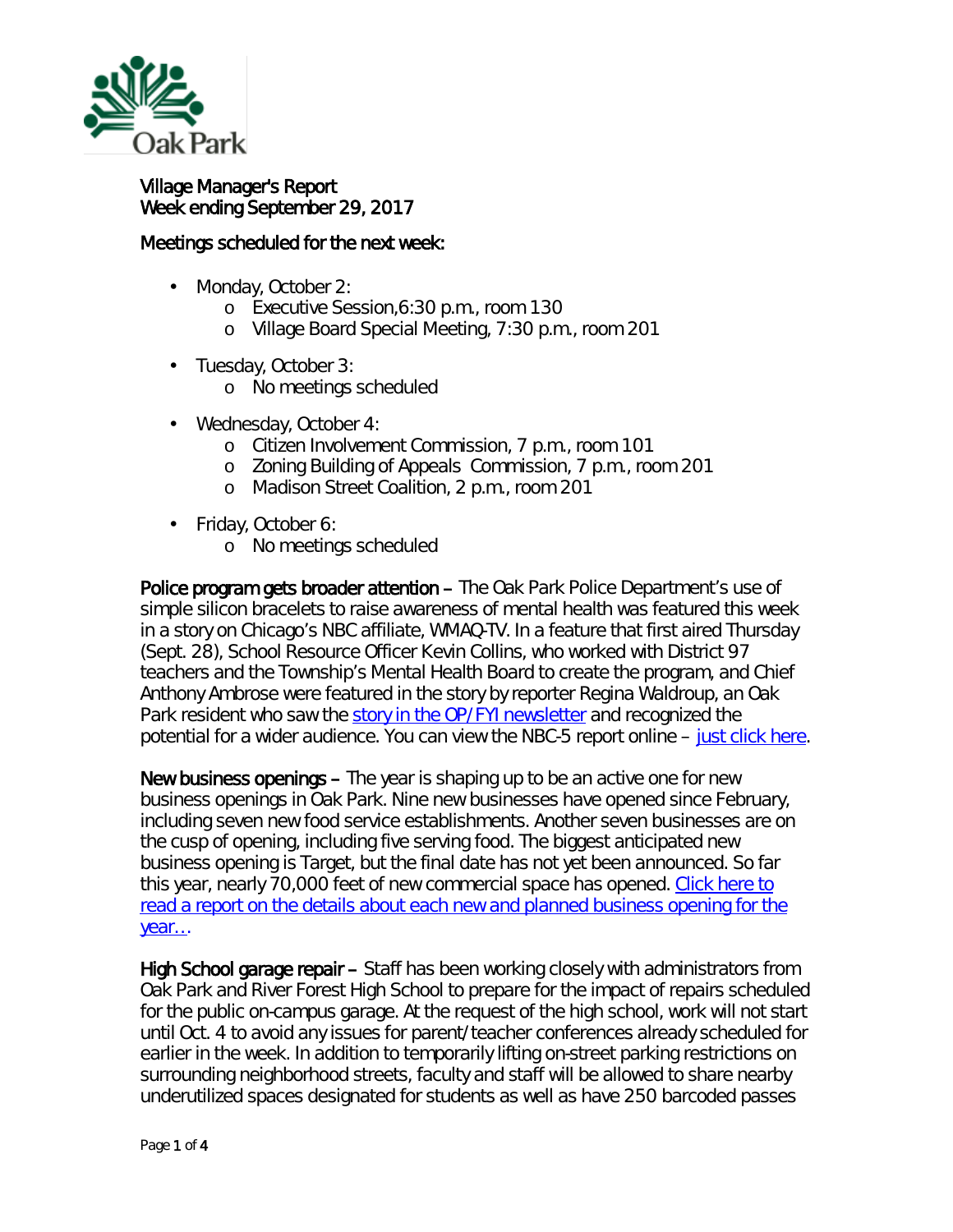for free parking in the Avenue Garage. Letters have gone out to all of the high school's neighbors alerting them to the likelihood of an unusual number of vehicles parked on the streets. The work is expected to take up to eight weeks, barring any unusual weather delays. The construction schedule includes maintaining at least 50 spaces within the garage, with additional spaces opened if possible as the work progresses.

Lack of rain impacting trees – While the recent wave of 90-degree temperatures may be over, the Chicago area is on track to record its fourth-driest September on record. Our trees are displaying the impact of the near-drought conditions, according to the Village Forester, who said leaves changing color and falling earlier than is typical for the season is indicative of low moisture levels in the soil. These conditions also mean residents have already begun raking their leaves into the streets well ahead of the Oct. 16 start of the annual collection program. Staff is working to discourage this practice since it can create traffic hazards and clog sewer inlets should a heavy rainfall occur. Complete details on the leaf collection program and a map indicating specific locations and dates is included in the October OP/FYI newsletter, which is already [posted on the Village website](http://r20.rs6.net/tn.jsp?f=001IOxneC_u332T5ksApy73c5tcpysBERSjHKm_aoqA8yCYH5T1ADuG3zkRbHVLFGvyrZ9vQRzZ3J1q9BxXlxJZqlcTmjxUdNwxpoRrFGMGdYfMBUdAQr9oNM1aU2AtZFcBbbiFNTTOHfWKVflNjrx3A5lQKp2e3_2au__bSP1lgd_W31xUHHcoIbwWh6B4kYTutapPHKznyrcXFoVgcD1GGxLjW2DI0LdNu_dqC0vWSDuus7d9obvws0mQ5HDvD50uhSBOGKZEttUJiJ4cHbKi9wJLgGzf4G9sBBX3RR15HNaPH5960_bGTI1FGMong4RbKZTNyQcRh9IwQe1h-NIWRnJkc4FW5JgVzg3VSig9_RQeVVa6SOPoeg==&c=q9YNt5bMxiGU4GVLd4Si7OZD_LMPGNAoBiTdkfNy_A9--AKheDvgWw==&ch=7zFVAJXmA4uMgXaMQur7RSYwB2pdoS10CeBNPzzDHl-XM4zK6uvfCg==) and should arrive in mailboxes next week. Forestry contractors and crews are watering recently planted young trees, but are asking residents to help out with the nearly 19,000 trees on public property that we lack resources to water under current conditions.

Downtown construction update – Work on the crosswalks has started at the Maple Avenue and Westgate Street intersection. Light poles are being installed along Westgate Street and the south section of Maple Avenue. The sidewalk remains closed on the north side of North Boulevard by the ongoing development site, but pedestrians have access to the area via the sidewalk on the south side of the street. Light pole foundation work is set to start along North Boulevard. Concrete planters are being installed along North Boulevard and landscaping for planters on Westgate Street has begun. Westgate Street has been temporarily opened to vehicle traffic and pedestrian access is being maintained from Marion Street. The south section of Maple Avenue was paved this week. Lake Street east of Harlem Avenue was tentatively scheduled to be milled today (Fri., Sept. 29), with paving of both Lake Street and the north section of Maple Avenue to follow. Flaggers are required to be on site to ensure traffic flow is maintained during the work.

South Boulevard/Harlem Avenue redevelopment update – Foundation work continues at the Lincoln Properties development site on South Boulevard east of Harlem Avenue. The eastbound lane of South Boulevard is closed between Harlem Avenue and Marion Street and likely will remain so throughout much of the project to provide space for materials staging and construction equipment. Engineering Division staff continues to work with the contractor to ensure access to the businesses on South Boulevard is not obstructed.

Page 2 of 4 Street resurfacing – Concrete operations continued on Wisconsin Avenue between Madison and Randolph streets and on Randolph Street between Harlem and Wisconsin avenues. Landscaping crews began work on Humphrey Avenue between Division and Greenfield streets, and on Taylor Avenue between Berkshire and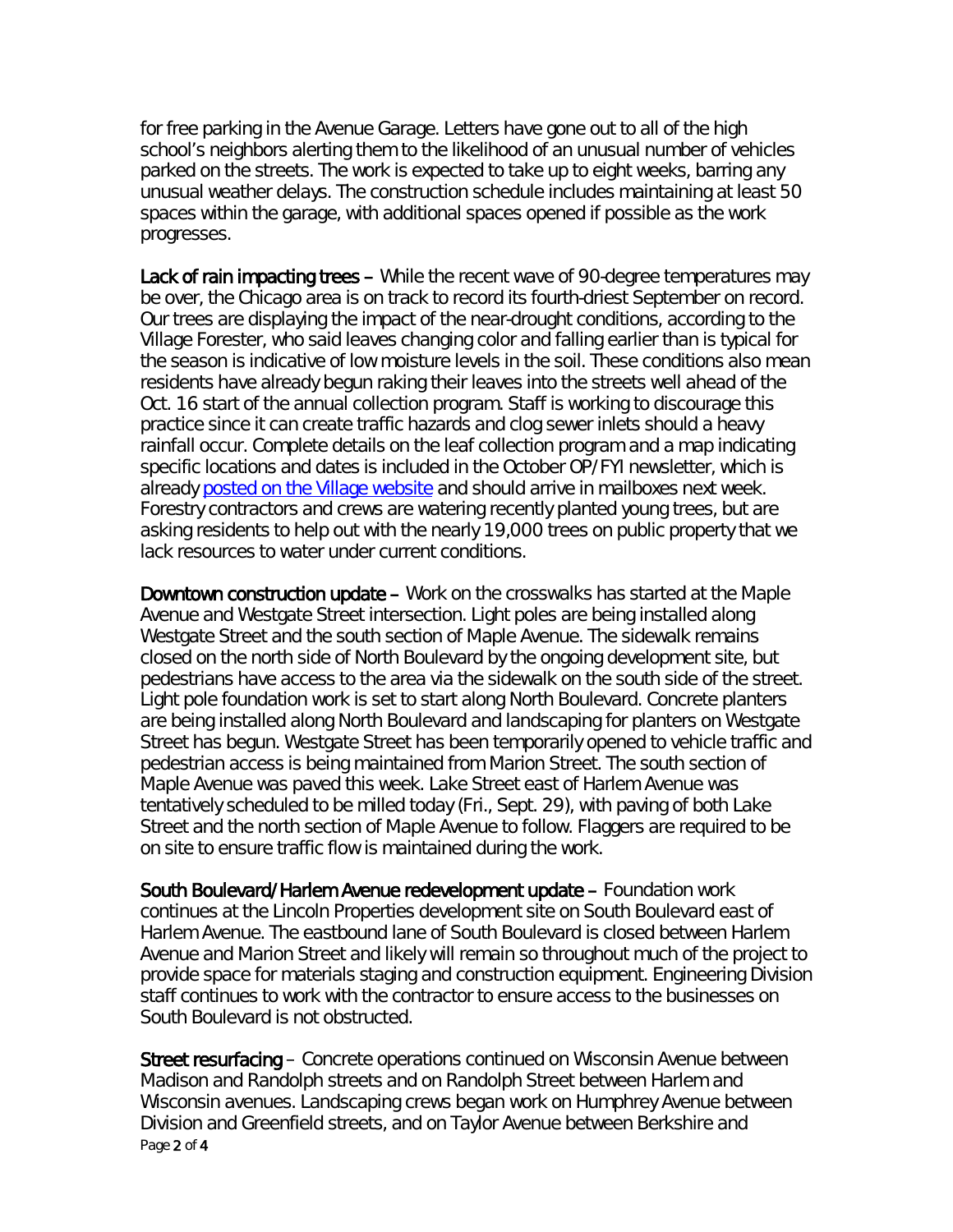Greenfield streets. Asphalt was removed and a new layer installed on South Boulevard between Cuyler and Harvey avenues, on Pleasant Street between Ridgeland and Harvey avenues, and on Superior Street between Elmwood and East avenues. Asphalt work will continue throughout next week at these sites as well as on Wisconsin Avenue between Madison and Randolph streets and on Randolph Street between Harlem and Wisconsin avenues.

Washington/Wisconsin traffic signal – Work continues on site preparation for the new traffic signal at the intersection of Washington Street and Wisconsin Avenue even though the tentative November activation date likely will be delayed as manufacturers shift inventory to hurricane recovery efforts. Crews will complete all of the above ground and underground work, then may have to suspend the final installation tasks until the inventory situation improves. In addition to the new signal, the project also includes dedicated turn lanes on Washington Boulevard. Traffic can pass safely through the work zone.

Lake Michigan pipeline project – The water main to carry Lake Michigan water to the villages of Brookfield and North Riverside has been completed beyond Lombard Avenue, as work progresses to the east toward Austin Boulevard. The underground pipe should be installed through Oak Park by early October. Street reconstruction activities along the pipeline route are underway with new curbs, sidewalks, alley entrances and driveway aprons being replaced between Euclid and Ridgeland avenues. A project website managed by the engineering company posts the latest schedule information – [click here to view.](http://www.bnrwcproject.com/index.php?/categories/5-Oak-Park)

Miscellaneous construction projects – Crews continued with cleanup, repair and replacement of new sidewalk sections that were damaged or vandalized during construction. Street microsurfacing is substantially complete, with only application of pavement markings remaining. Union Pacific Railroad crews completed work on the retaining walls where tracks pass over Village streets. Repairs to the overpass at North Boulevard and Oak Park Avenue have been completed. Engineering Division staff will coordinate with the Arts Council to determine if the mural that was removed should be repainted.

Public Works activities – Streets Division crews worked with the Police Department to remove bicycles abandoned on racks at various locations in the Village. Crews also picked up litter in public parking lots and business districts, removed graffiti from a public sidewalk and painted curbs on various streets south of I-290. Water & Sewer Division crews repaired water main breaks at Washington Boulevard and Lombard Avenue, Oak Park Avenue and Iowa Street, and Elmwood Avenue at Fillmore Street. Crews also repaired a catch basin at 162 N. Lombard Ave. and completed a water service upgrade at 1156 Wesley Ave. as part of the lead abatement program. Street Lighting Division crews repaired a traffic signal mast arm damaged in a vehicle accident at Ridgeland Avenue and Division Street, and replaced traffic signal heads damaged in a vehicle accident at Ridgeland Avenue and Madison Street.

Employee news -- Veteran Village employee Keith Lewis has moved to the Streets Division of the Public Works Department where he will be an equipment operator.